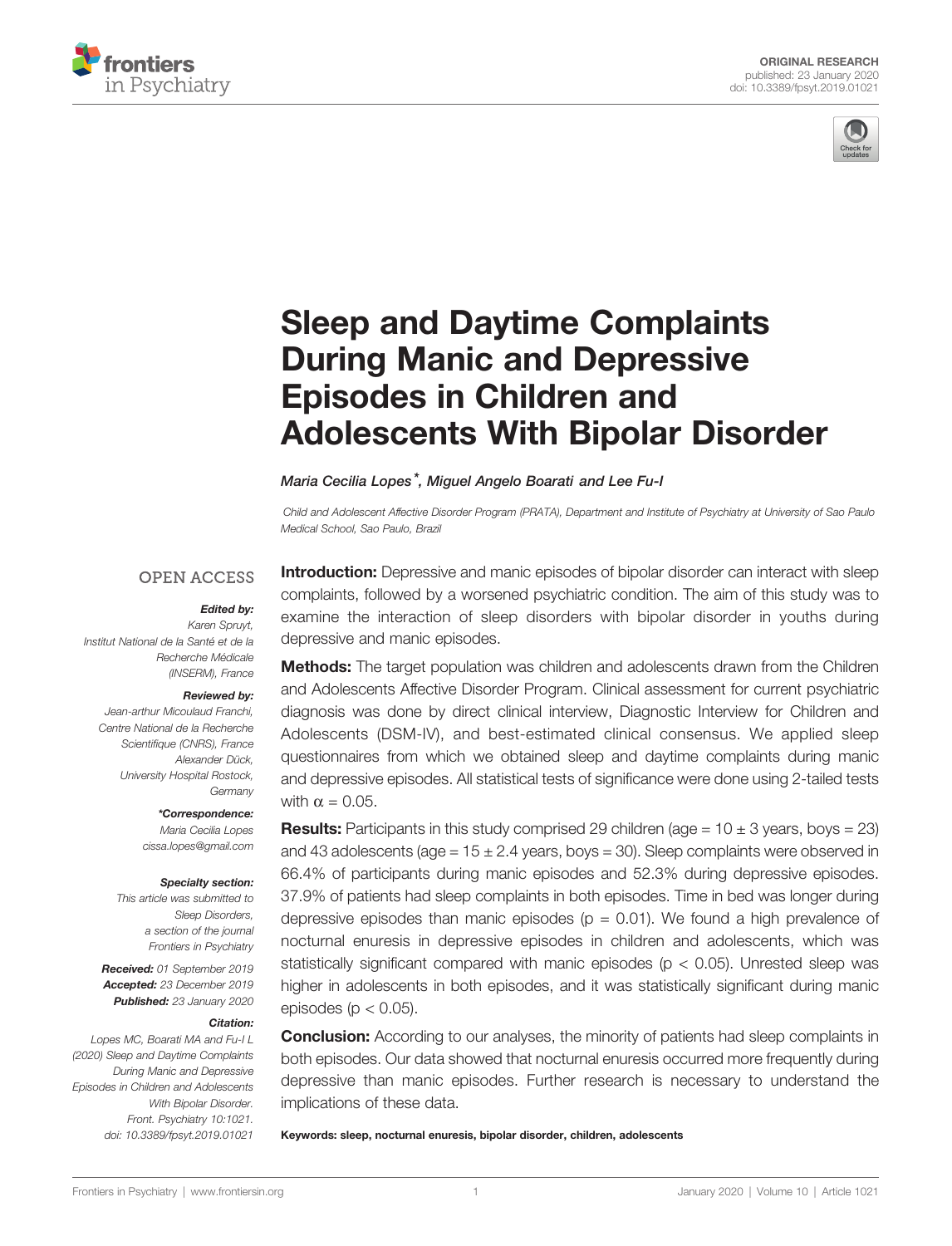# INTRODUCTION

Sleep complaints are frequently described in bipolar disorder (BD). The adverse consequences of poor sleep on mood, motivation, and cognitive changes have been associated with negative functional consequences in individuals with BD ([1](#page-3-0)–[5\)](#page-3-0). Sleep disturbance may contribute to a relapse in BD as a prodromal symptom, or warning signal that can appear before an episode of depression or mania [\(6](#page-3-0)–[8](#page-3-0)).

Jackson et al. (2003) [\(9\)](#page-3-0) reported that the majority of patients with BD (over 80%) were able to identify early symptoms, with sleep disturbance being the most common prodrome of mania and the sixth most common prodrome of depression. Some authors have described a monoaminergic syndrome that can explain both pathophysiology in depression and sleep complaint with noradrenergic hyperactivity; in relation to this syndrome, "withdrawal-induced cholinergic overdrive and the cholinergicmonoaminergic system" are the two most investigated and supported models ([10\)](#page-3-0). Sleep disturbance may contribute to maintenance of symptoms and impairment followed by poor memory for the positive domains or events in their lives ([11\)](#page-3-0). However, there are few data about sleep and symptomatic daytime behaviors in childhood BD. The aim of this study was to describe the presence of sleep and daytime complaints in children and adolescents with bipolar disorder.

## **METHODS**

The target population was children and adolescents drawn from the Children and Adolescents Affective Disorder Program at the Institute of Psychiatry of the University of São Paulo, Brazil, from May 2008 to December 2010. The inclusion criteria: to be enrolled in this study, patients should fulfill DSM-IV ([12](#page-3-0)) criteria for BD type I, II, and NOS, in the Affective Disorder Program at the Institute of Psychiatry of the University of São Paulo, Brazil, from May 2008 to December 2010. Our study sample comprised 72 children and adolescents, of both genders, aged 06 to 18. The clinical assessment for current psychiatric diagnosis was done by direct clinical interview by two senior psychiatrists (LFI and MB) applying the Diagnostic Interview for Children and Adolescents-DSM-IV version, and best-estimated clinical consensus.

The sleep patterns were obtained in the application of sleep scale by a group of psychologists with a senior sleep physician (MCL), and by the psychiatric clinical interview using structure scales to analyze sleep patterns comparing depressive and mania episodes. Our protocol applied sleep questionnaires according to the Bruni scale (1996) [\(13](#page-3-0)) from which we obtained information about their sleep and daytime complaints, during manic and depressive episodes. There were the monthly support in the BD treatment. The sleep analyses were made after the diagnosis was done. The sleep state in each mood episode was defined and the sleep questions were also scored according to the intensity of the each symptom in a rate from 1 to 5: 5 Always (daily); 4 Often (3 or 5 times per week), 3 Sometimes (once or twice per week), 2 Occasionally (once or twice per month or less), 1 Never. Our sample were patients in undergoing treatment using different medications. All statistical tests of significance were done using 2-tailed tests with  $\alpha = 0.05$ .

## Standard Protocol Approvals, Registrations, Patient Consents

Written informed consent was signed by the parents after the approval by the Ethics Committee of the institution. The study was approved by the Ethics Committee of the Clinical Hospital of the University of São Paulo, according to the Declaration of Helsinki.

# RESULTS

The participants in this study comprised 29 children (age =  $10 \pm$ 3 years old, boys = 23) and 43 adolescents (age =  $15 \pm 2.4$  years old, boys = 30). Sleep complaints were observed in 78% of participants during manic episodes and 80.1% during depressive episode; 37.9% of participants had sleep complaints in both episodes.

The characteristics of the BD was described in the: Table 1. The occurrence of sleep complaints were observed and we found differences between manic versus depressive episodes in youth with BD (see [Table 2](#page-2-0)). Interesting, we did not find differences in the distribution of sleep complaints according the subtype of BD: I, II, and also NOS. Time in bed was longer during depressive episodes than in manic episodes. Nocturnal enuresis occurred more frequently in depressive episode than in manic episodes (see [Table 2](#page-2-0)). We found 18 youth BP patients with nocturnal enuresis. We compared the presence of nocturnal enuresis when these patients were in depressive and mania episode and we found that the presence was higher in patients when they were in depressive episode (Qui Square test,  $p < 0.001$ ). Also, we observed the presence of nocturnal enuresis was higher in prepubertal children compared the adolescent group (Qui Square test,  $p = 0.009$ ).

Also, daytime energy after a sleep disturbance was higher during both episodes (two tailed test,  $p < 0.01$ ). We found no association between the medication action and the complaints of

TABLE 1 | Demographic and clinical characteristics of total sample of children and adolescents with bipolar disorder and sleep complaints ( $n = 72$ ).<sup>a</sup>

| <b>Clinical variables</b>   | $\frac{0}{0}$ |
|-----------------------------|---------------|
| Children $n = 29$           | $10 + 3.0$    |
| Adolescents $n = 43$        | $15 + 2.4$    |
| Age of $1st$ episode (y.o.) | $7.0 \pm 3.4$ |
| Gender (Male)               | 73.6          |
| Family History of PD        | 97            |
| School impairment           | 41            |
| Past psychiatric history    | 18            |
| Type of BD                  |               |
| BD type 1                   | 80            |
| BD type 2                   | 7             |
| <b>BD type-NOS</b>          | 13            |

<sup>a</sup>y.o., years old; PD, psychiatric disorder; BD, bipolar disorder; BD type–NOS, Bipolar Disorder Not Otherwise Specified.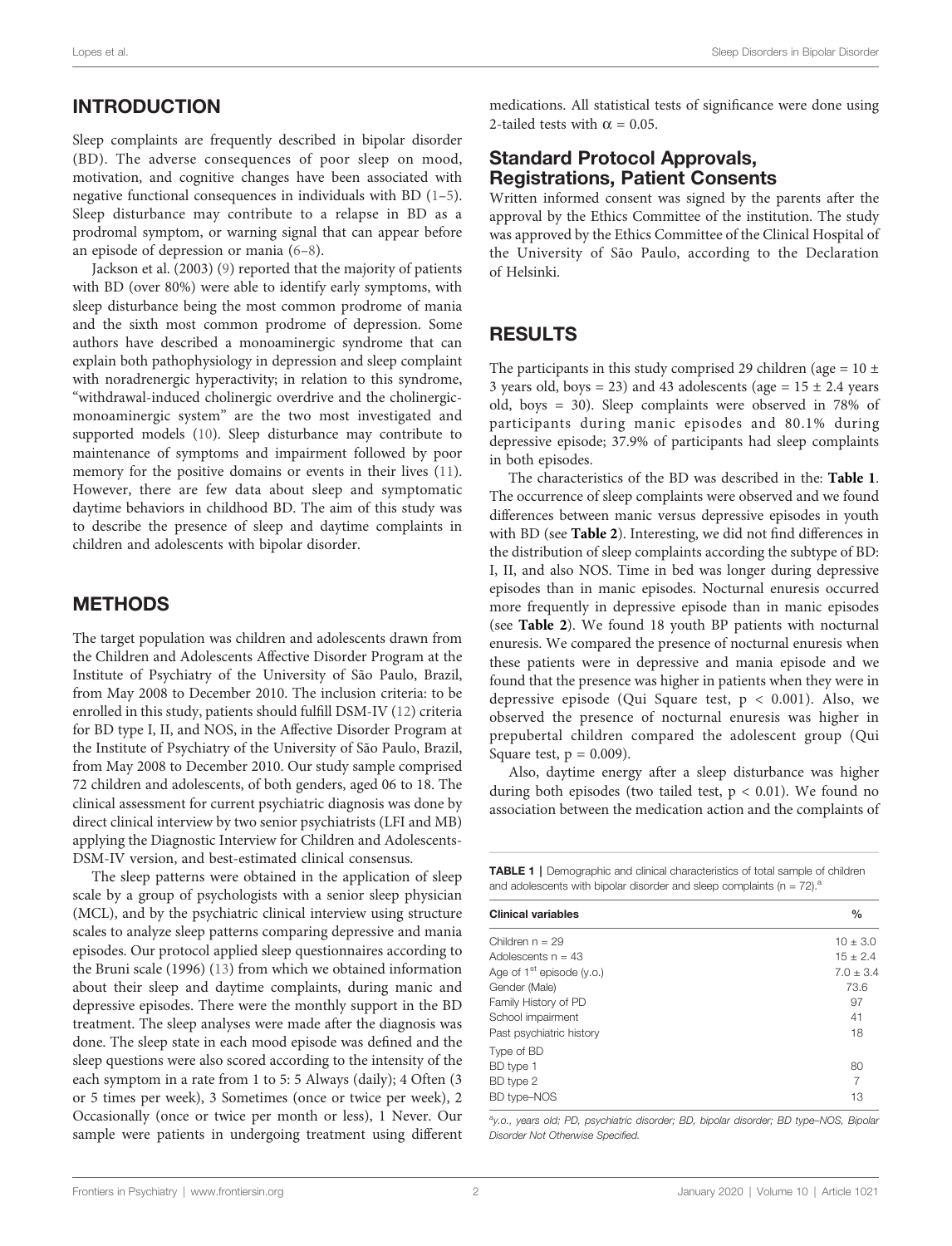<span id="page-2-0"></span>

| <b>TABLE 2</b>   Comparison of sleep complaints during depressive episode and |
|-------------------------------------------------------------------------------|
| manic episode in children and adolescents with bipolar disorder ( $n = 72$ ). |

| Sleep complaints                      | <b>Depressive</b><br>episode | Manic<br>episode | p value              |
|---------------------------------------|------------------------------|------------------|----------------------|
| <b>Clinical variable</b>              | $\frac{0}{0}$                | $\frac{0}{0}$    |                      |
| Sleep structure                       | 80.2                         | 78.6             | 0.812                |
| Initial insomnia                      | 44.4                         | 38.9             | 0.503                |
| Hypersomnia                           | 37.5                         | 45.8             | 0.312                |
| Terminal insomnia                     | 79.1                         | 72.2             | 0.334                |
| Decreased need for sleep              | 16.1                         | 66.7             | $< 0.001*$           |
| Night awakening                       | 44.4                         | 44.4             | 1                    |
| Reverse night with day                | 3.6                          | 1.4              | 0.002                |
| Restless sleep                        | 75.0                         | 63.8             | $0.145*$             |
| Nocturnal enuresis                    | 22.2                         | 1.4              | $<0.001^{\rm b.***}$ |
| <b>Restless sleep</b>                 |                              |                  |                      |
| Sudden limb movements                 | 56.9                         | 65.2             | 0.307                |
| Repetitive limb movements             | 29.1                         | 36.1             | 0.370                |
| Restless sudden movements             | 69.4                         | 72.2             | 0.711                |
| Sleepwalking                          | 20.8                         | 15.3             | 0.391                |
| Talk during sleeping                  | 51.4                         | 50.0             | 0.867                |
| Teeth grinding                        | 36.1                         | 37.5             | 0.862                |
| Night terrors                         | 34.7                         | 33.3             | 0.860                |
| Nightmares                            | 43.1                         | 44.4             | 0.875                |
| Recurrent isolated sleep<br>paralysis | 15.3                         | 15.3             | 1                    |

a,\*Sleep complaints were obtained by psychiatric clinical interview using structure scales to analyze sleep patterns comparing depressive and mania episodes. ns, non significant.  $b$ ,\*\*Qui Square test,  $p < 0.01$ .

nocturnal enuresis in our patients. There was only difference between prepubertal and adolescent group in the unrested sleep that was higher in adolescents in both episodes, and particularly significant during manic episodes (two tailed test,  $p = 0.048$ ). We did not find difference between genders. Interesting, we found an increase in the reverse night with day during depressive episode, and a higher expression in the decreased need for sleep need parameter in mania episode (see Table 2).

## **DISCUSSION**

This is the first study to analyze the sleep complaints in two phases of BD in children and adolescents. We found differences in each patient, according to the nature of the episode (manic or depressive). Our patients also showed a high level of sleep complaints during manic and depressive episodes. Interestingly, the minority of patients had sleep complaints in both episodes. This finding may be associated with a parental misperception.

Sleep disturbance is often misdiagnosed and unsuspected in adults with refractory depression [\(14](#page-3-0)). The refractory depression can be found due to resistance to the treatment, and due to nonadherence to treatment, also a failure to detect an underlying medical comorbidity ([15\)](#page-3-0). The decreasing sleep duration, later sleep timing preference, longer sleep latency, increasing nighttime awakenings, and greater sleepiness over follow-up were associated with increasing severity the five psychiatric symptom outcomes over follow-up mania, depression, mood lability, anxiety, inattention/externalizing) [\(16\)](#page-3-0). Moreover, the manifestations of activity patterns outside of acute episodes add to the accumulating evidence that dysregulation of patterns of activity may constitute a potential biomarker for BD ([17\)](#page-3-0). We hypothesized that the presence of interaction between daytime complaints associated with sleep complaints may increase some symptomatic behaviors in these patients, such as agitation, irritability, or others.

There wasn´t equal distribution between subtypes of bipolar disorder in children, and this fact may influence some symptoms in our sample, however the distribution of sleep complaints according the subtype of BD: I, II, and also NOS wasn´t different. Probably sleep can help more in the follow up, and to be considered a biomarker needs more studies, despite the fact that the sleep alterations frequently appear long before the onset of BD, and appear to be related specifically to the polarity of the index episode. The underlying of neurobiology and genetics of bipolar disorder are limited by a heterogeneous clinical phenotype. We would hypothesize that the symptom of each bipolar endophenotypes might be based on the sensitivity to sleep deprivation. The detection and treatment of sleep alterations in special high risk populations may help achieving an earlier detection of the illness ([18\)](#page-3-0). In fact, Hernandez et al. [\(19\)](#page-3-0) in 2017 showed in an elegant study in a sample of 83 patients that sleep disturbances, severe mood instability, bad temper, anxiety symptoms, and aggression were among the most common signs of psychopathology reported in children diagnosed with BD before puberty.

Sleep loss may be one warning signal that can appear before an episode of depression or mania, and it may contribute to a relapse in BD as a prodromal symptom. There is an increase in sleep complaints in children who have been exposed to tragic stress ([20](#page-3-0)). The prevalence of nocturnal enuresis has been reported to be higher children exposed to acute stress [\(20\)](#page-3-0). Patients with nocturnal enuresis have been associated with sleep instability [\(21](#page-3-0)), and it may be a sign of vulnerability or depression. The relationship between sleep and nocturnal enuresis in children and adolescents with BD may be a marker of sleep instability in these patients. Also, unaffected child and adolescent offspring of bipolar parents may have a decrease in the need that may represent an endophenotype of BD in youth [\(22\)](#page-3-0). In same direction, the sleep complaints in our sample were part of the episode, that were included in the bipolar disorder symptoms. The medications may cause nocturnal enuresis, however in our study as sleep complaints were present only during mood episodes and not in the stable mood, and the restless sleep can be biomarker of mood state.

There is a need to understand the longitudinal processes of the mood disorders, particularly in the early diagnosis in youth. The refractory condition is a common complaint, and there is a role of sleep disorders that was described by McCall et al., in 2019 [\(14\)](#page-3-0). Youth with bipolar I disorder and a comorbid nightmare disorder appear to be at heightened suicide risk [\(23](#page-3-0)), and sleep complaints have been associated with suicidal behavior in youth patients with major depression [\(24](#page-4-0)). Our study was developed in a longitudinal setting within the same cohort, and the data should be followed by studies with the longitudinal cohort. There were differences in the polysomnogram studies that showed sleep changes in the expression of REM density in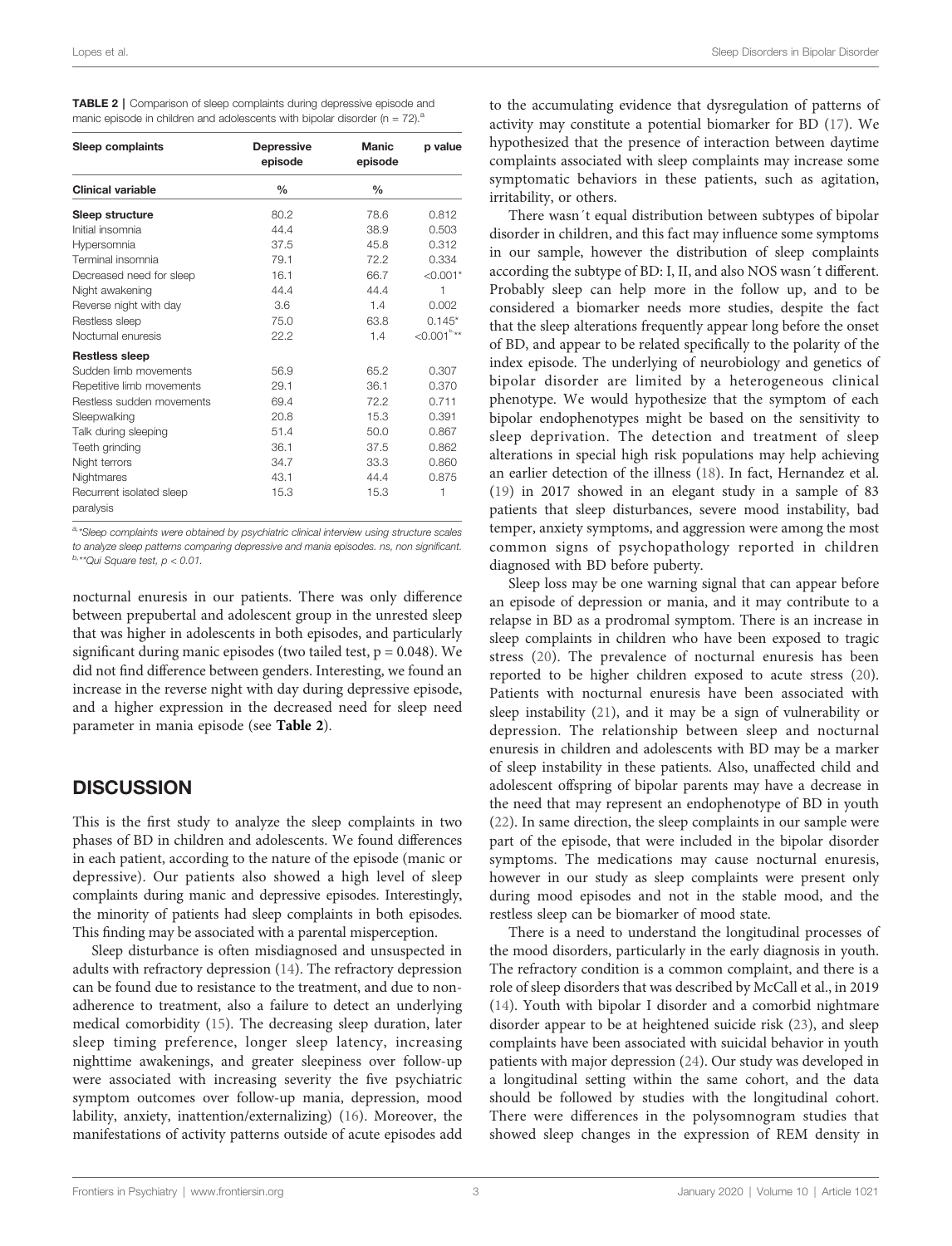<span id="page-3-0"></span>pediatric mood disorders versus attention deficit disorder, and this data can help in the differential diagnosis of the youth patients [\(25](#page-4-0), [26](#page-4-0)). There is need to evaluate the subjective sleep complaints together with objective analyses. Another limitation of our study was that the protocol did not include the score of Bruni scale (13).

In this study, we tried to develop the sleep phenotype in bipolar disorder, and we used binary analyses that can be less "predictive" but more associative of symptoms. However, the relationship between sleep and daytime complaints in children and adolescents with BD is still unclear. In order to detect mood change in BD, may be necessary to repeat them multiple times or even in both episodes (manic and depressive). Further studies are necessaries to understand the implications of these findings.

# DATA AVAILABILITY STATEMENT

The datasets generated for this study are available on request to the corresponding author.

# **REFERENCES**

- 1. Ancoli-Israel S, Roth T. Characteristics of insomnia in the United States: results of the 1991 national sleep foundation survey. Sleep (1999) May 122 Suppl 2:S347–53.
- 2. Dahl RE, Ryan ND, Birmaher B, al-Shabbout M, Williamson DE, Neidig M, et al. Electroencephalographic sleep measures in prepubertal depression. Psychiatry Res (1991) 38:201–14. doi: [10.1016/0165-1781\(91\)](https://doi.org/10.1016/0165-1781(91)90045-q) [90045-q](https://doi.org/10.1016/0165-1781(91)90045-q)
- 3. Fergus EL, Miller RB, Luckenbaugh DA, Leverich GS, Findling RL, Speer AM, et al. Is there progression from irritability/dyscontrol to major depressive and manic symptoms? A retrospective community survey of parents of bipolar children. J Affect Disord (2003) 77:71–8. doi: [10.1016/s0165-0327\(02\)00176-3](https://doi.org/10.1016/s0165-0327(02)00176-3)
- 4. Geller B, Zimerman B, Williams M, Delbello MP, Frazier J, Beringer L. Phenomenology of prepubertal and early adolescent bipolar disorder: examples of elated mood, grandiose behaviors, decreased need for sleep, racing thoughts and hypersexuality. J Child Adolesc Psychopharmacol (2002) 12:3–9. doi: [10.1089/10445460252943524](https://doi.org/10.1089/10445460252943524)
- 5. Birmaher B, Axelson D. Course and outcome of bipolar spectrum disorder in children and adolescents: a review of the existing literature. Dev Psychopathol (2006) 18:1023–35. doi: [10.1017/S0954579406060500](https://doi.org/10.1017/S0954579406060500)
- 6. Goldstein TR, Birmaher B, Axelson D, Ryan ND, Strober MA, Gill MK, et al. History of suicide attempts in pediatric bipolar disorder: factors associated with increased risk. Bipolar Disord (2005) 7:525–35. doi: [10.1111/j.1399-](https://doi.org/10.1111/j.1399-5618.2005.00263.x) [5618.2005.00263.x](https://doi.org/10.1111/j.1399-5618.2005.00263.x)
- 7. Rasgon NL, Reynolds MF, Elman S, Saad M, Frye MA, Bauer M, et al. Longitudinal evaluation of reproductive function in women treated for bipolar disorder. J Affect Disord (2005) 89:217–25. doi: [10.1016/j.jad.2005.08.002](https://doi.org/10.1016/j.jad.2005.08.002)
- 8. Feinberg I, HCJr Thode, HT Chugani, March JD. Gamma distribution model describes maturational curves for curve for delta wave amplitude, cortical, metabolic rate, and synaptic density. J Theory Biol (1990) 142:149–61. doi: [10.1016/s0022-5193\(05\)80218-8](https://doi.org/10.1016/s0022-5193(05)80218-8)
- 9. Jackson A, Cavanagh J, Scott J. A systematic review of manic and depressive prodromes. J Affect Disord (2003) 74(3):209–17. doi: [10.1016/s0165-0327\(02\)](https://doi.org/10.1016/s0165-0327(02)00266-5) [00266-5](https://doi.org/10.1016/s0165-0327(02)00266-5)
- 10. Ali S, Milev R. Switch to mania upon discontinuation of antidepressants in patients with mood disorders: a review of the literature. Can J Psychiatry (2003) 48(4):258–64. doi: [10.1177/070674370304800410](https://doi.org/10.1177/070674370304800410)
- 11. Harvey AG, Talbot LS, Gershon A. Sleep disturbance in bipolar disorder across the lifespan. Clin Psychol (2009) 16(2):256–77. doi: [10.1111/j.1468-](https://doi.org/10.1111/j.1468-2850.2009.01164.x) [2850.2009.01164.x](https://doi.org/10.1111/j.1468-2850.2009.01164.x)

# ETHICS STATEMENT

The studies involving human participants were reviewed and approved by University of Sao Paulo. Written informed consent to participate in this study was provided by the participants' legal guardian/next of kin.

# AUTHOR CONTRIBUTIONS

ML made all data analyses and discussion. MB was the expert in the clinical interview. LF-I designed the project, arranged for data collection and data tabulation. She also reviewed the analysis, results and discussion.

# FUNDING

FAPESP: 2008/55402-8.

- 12. American Psychiatric Association DSM IV. Manual Diagnostico e Estatistico de transtornos Mentais. Artmed: Porto Alegre (2002). 4a ed.
- 13. Bruni O, Ottaviano S, Guidetti V, Romoli M, Innocenzi M, Cortesi F, et al. The Sleep Disturbance Scale for Children (SDSC). Construction and validation of an instrument to evaluate sleep disturbances in childhood and adolescence. J Sleep Res (1996) 5(4):251. doi: [10.1111/j.1365-2869.](https://doi.org/10.1111/j.1365-2869.1996.00251.x) [1996.00251.x](https://doi.org/10.1111/j.1365-2869.1996.00251.x)
- 14. McCall WV, Benca RM, Rumble ME, Case D, Rosenquist PB, Krystal AD. Prevalence of obstructive sleep apnea in suicidal patients with major depressive disorder. J Psychiatric Res (2019) 116:147. doi: [10.1016/](https://doi.org/10.1016/j.jpsychires.2019.06.015) [j.jpsychires.2019.06.015](https://doi.org/10.1016/j.jpsychires.2019.06.015)
- 15. Kornstein SG. The evaluation and management of depression in women across the life span. J Clin Psychiatry (2001) 62(Suppl 24):11–7.
- 16. Soehner AM, Bertocci MA, Levenson JC, Goldstein TR, Rooks B, Merranko J, et al. Longitudinal associations between sleep patterns and psychiatric symptom severity in high-risk and community comparison youth. *J Am* Acad Child Adolesc Psychiatry (2019) 58:608–17. doi: [10.1016/j.jaac.2018.](https://doi.org/10.1016/j.jaac.2018.09.448) [09.448](https://doi.org/10.1016/j.jaac.2018.09.448)
- 17. Shou H, Cui L, Hickie I, Lameira D, Lamers F, Zhang J, et al. Dysregulation of objectively assessed 24-hour motor activity patterns as a potential marker for bipolar I disorder: results of a community-based family study. Transl Psychiatry (2017) 7:e1211. doi: [10.1038/tp.2017.136](https://doi.org/10.1038/tp.2017.136)
- 18. Pancheri C, Verdolini N, Pacchiarotti I, Samalin L, Delle Chiaie R, Biondi M, et al. A systematic review on sleep alterations anticipating the onset of bipolar disorder. Eur Psychiatry (2019) 58:45–53. doi: [10.1016/j.eurpsy.2019.02.003](https://doi.org/10.1016/j.eurpsy.2019.02.003)
- 19. Hernandez M, Marangoni C, Grant MC, Estrada J, Faedda GL. Parental reports of prodromal psychopathology in pediatric bipolar disorder. Curr Neuropharmacol (2017) 15:380–5. doi: [10.2174/1570159X146661](https://doi.org/10.2174/1570159X14666160801162046) [60801162046](https://doi.org/10.2174/1570159X14666160801162046)
- 20. Sadeh A. Stress, Trauma, and sleep in children. Child Adolesc Psychiatric Clin North Am (1996) 5(3):685–700. doi: [10.1016/S1056-4993\(18\)30356-0](https://doi.org/10.1016/S1056-4993(18)30356-0)
- 21. Azevedo Soster L, Alves R, Fagundes SN, Koch VHK, Bruni O. Sleep disturbances associated with sleep enuresis: A questionnaire study. Eur J Paediatr Neurol (2016) 20:282–5. doi: [10.1016/j.ejpn.2015.11.014](https://doi.org/10.1016/j.ejpn.2015.11.014)
- 22. ebela A, Kolenic M, Farkova E, Novak T, Goetz M. Decreased need for sleep as an endophenotype of bipolar disorder: an actigraphy study. Chronobiol Int (2019) 36:1227–39. doi: [10.1080/07420528.2019.1630631](https://doi.org/10.1080/07420528.2019.1630631)
- 23. Stanley IH, Hom MA, Luby JL, Joshi PT, Wagner KD, Emslie GJ, et al. Comorbid sleep disorders and suicide risk among children and adolescents with bipolar disorder. J Psychiatr Res (2017) 95:54–9. doi: [10.1016/](https://doi.org/10.1016/j.jpsychires.2017.07.027) [j.jpsychires.2017.07.027](https://doi.org/10.1016/j.jpsychires.2017.07.027)